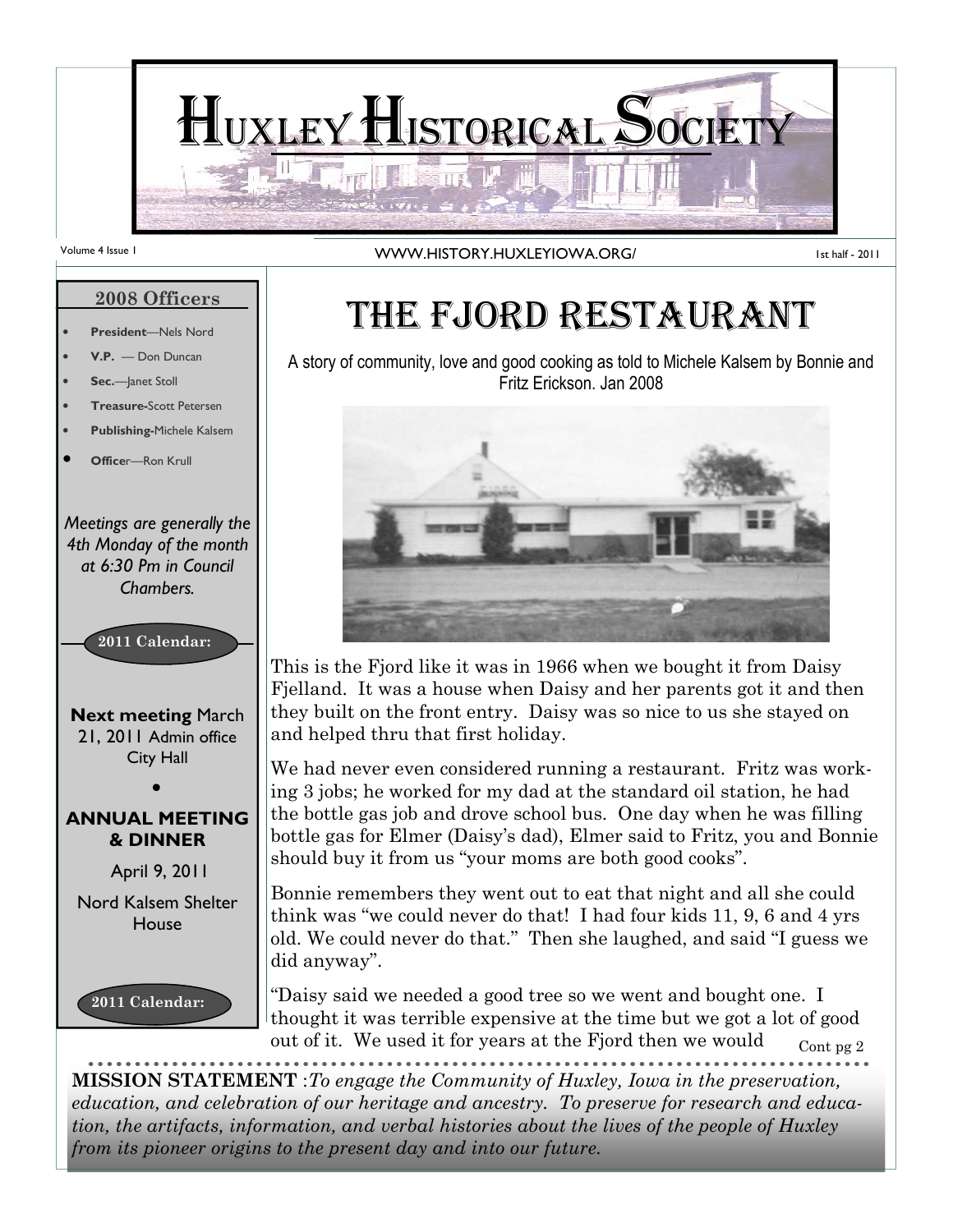take it home and use it there. I can remember the kids being so excited about the tree coming home."

Below is Fritz in the kitchen. "No matter how cold it was we had the windows open year round." Every Sunday – was the buffet and week nights 5-9 PM we served dinners.

"I can not say enough about our help" Says Bonnie, "we still get Christmas letters from our staff (they are so nice they make me teary) saying how nice it was to work for us and how it was the best first job. If we had time, we goofed but when there was business they were right there." adds Fritz laughing, "Just the best people."



 "We had what we called smorg plates….they had ribs and chicken and meatballs (Norwegian of course), rice pudding and Lefse … It was a good meal and just so many good times down there.



"We had so many great folks that worked with us they were truly the best." The picture in the background was painted by Mable Wee (Mr. Sandves donated it to HHS also) Left standing is Beverly Kalsem and Left seated is Hazel Erickson (Fritz's mom) on the right Standing is Dorthy Hynd and setting on the left is Bertha Christopher and Carolyn Johnson (Beverly's Mom).

A lot of times the "Son's of Norway would eat with us and we set this little "Norwegian" display for them and others.

On holidays when we knew we would be short the regular workers would bring their siblings and friends to help. Denise and Diane Birkestrand started with us one mothers day for that reason, they were probably 8<sup>th</sup> graders then and they worked regularly for us from then till they got a different job. All those girls were super workers.

Fritz recalls, "A lot of folks had a favorite table I can remember Babe always came down from Des Moines with his entourage and he would come into the kitchen and talk to me tell me what to do and NOT. Babe had his own restaurant in Des Moines." Hee hee Fritz said, "he was such a nice guy. He usually wanted the table just around the corner – we usually gave it to him but

he came a little later so it was not a problem."

Bonnie Remember, "We gave little cakes when they had birthdays (Mrs. Elwell made them – we bought them from her) Mrs. Dahl and Mrs. Ronigan came in for Mrs Ronigan's b-day it tickled me so she said "If I had known I was going to live this long I would have taken better care of myself"

These photos show the Buffet Viking ships' head very nicely. The photo on the right, below shows the mast that was up before we had to use the germ guard." Fritz recalls.

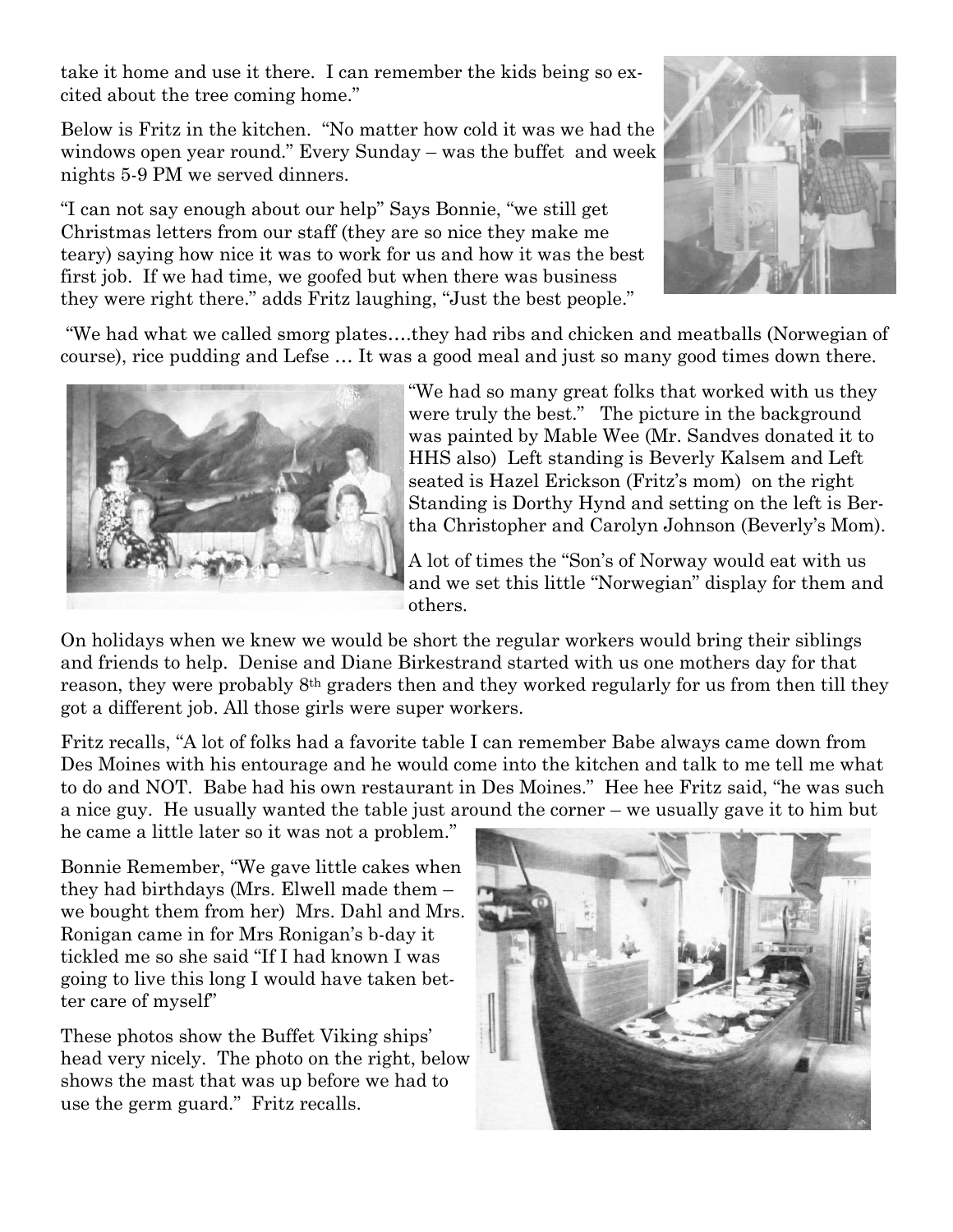

Our annual meeting will be held April 9. 2011 @ NOON @ Nord—Kalsem Shelter house in Huxley we will be served a traditional meal from the cookbooks of the FJORD restaurant and will be entertained and enlightened by Duane Finch—who will be sharing information about the history of the Fjord Restaurant.

Be sure to RSVP with your annual membership using the form on the back of this news letter OR call Nels at 515-231-9174. Please let us know by March 30 so we can make sure everyone gets enough food. 

We closed the Fjord in November 1987, it was a great 21 years.

Fritz relates the story of getting the Buffet table ship back. "The Viking Inn (Ankeny) bought it from us when we closed the Fjord. They took it home and he planned to add on to their Inn to

house it. We didn't know that it was not there any more but then Celesta and Ervin Allen heard that some person down at New Virginia had it at a restaurant – they must have gotten it when the Viking Inn closed. So we went down to look around it and see if we could find it – we talked to someone from a restaurant there who thought the owner there had at his home, again waiting for building space to show/use it. At that time I kind of let it go but it was not the first time I had thought about getting it back.



So then at one of the HHS meeting the

board was talking about the Fjord and they wanted Fritz to track it down. So we called around,"

"then called around some more" Bonnie Added,

"and finally we found it was in a yard being used as a flower planter. It had been painted and broken. We managed to get it home and Lyle Martin started working on it. Lyle did such a great job I couldn't be more pleased!"

He sent me this information after he completed the project.

The following are some of the key elements for the restoration project:Removed old finish from the boat, cut strips of wood to insert in the cracks between each of the boards on the sides of the boat because the original wood dried out and was deteriorated. Glued and inserted the wood strips between the side boards, rough sanded and then finish sanded the entire outside of the boat. Made new railings on the top of the boat. Sprayed (3) coats of varnish on entire boat with complete boat sanding between each coat of varnish. Made/carved a new dragon head and dragon tail and assembled to boat.

"Finally, Lyle said, "I stood back and looked at the boat and concluded it really did look like the "Fjord" buffet table I knew many years ago.

#### The Historical Society feels lucky to have it and the fabulous story that goes with it. Thanks to you all!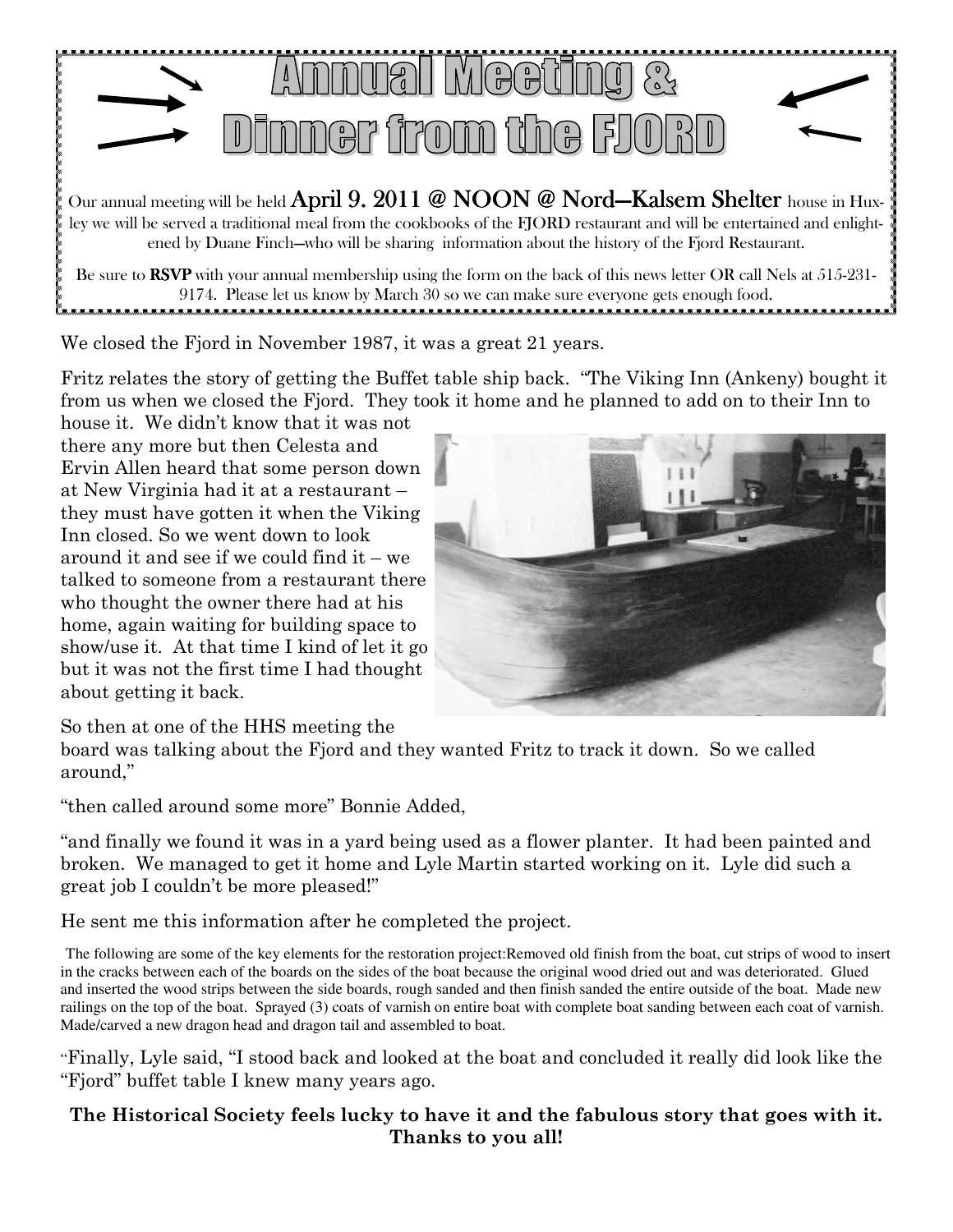#### June Meeting

Meeting was called to order June 28, 2010, at 6:30 by President Nels Nord.

Attendees were Nels Nord, Michele Kalsem, Scot Peterson, Don Duncan, Janet Stoll, Laverne & Elaine Helland, John Hendricks, John Kalsem, Ikey Lee, Ruth Lee, Harriett Sheldahl, Naomi Tomlinson, & Richard Nelson.

Past minutes were read by Sec Stoll.

Treasurer report was given by Treasurer Petersen

The reports were approved as read.

#### Discussions and Actions on old Business Old Business

- Nels purchased a Canon hand-held video recorder for the HHS. Motion was made to pay the debt and was approved.
- The fire truck is faded and needs cleaned and waxed. It also is in need of a new place to be stored but is currently being stored in a private Morten building until possibly September.
- Don Duncan has mowed the old cemetery several times and it will need to be sprayed with roundup for weed control.
- HHS will not have a fund raiser this year at Prairie Fest.
- HHS website is back up
- HHS building City of Huxley will be breaking ground this Fall on a 5,000 square foot building that will be on the site of the 3C's building and police department. This will be a "safe room" building to safe guard the citizens of Huxley from tornados and such. It is possible the HHS will be able to display and store their many collections in this building.

#### New Business

- Prairie Fest is August 27<sup>th</sup> and 28<sup>th</sup>.
- We plan to use the fire truck only as our float this year at Prairie fest. Also, the Prairie Fest committee has decided there will be no awards for float entrants this year.
- $2<sup>nd</sup>$  quarter HHS news letter will be mailed within the next couple of days. HHS is considering having a bi-yearly newsletter instead of the quarterly letters.
- John Kalsem brought The Huxonian to the meeting and an excerpt from the "schools" section was read.
- John Kalsem also brought in a shoebox of memorabilia of trinkets from businesses of the past, a couple of Huxley postcards and a copy of a 1915 High School graduation Commencement announcement that was held at the Lincoln church.

Our next meeting will be July 26th at 6:30 pm

Meeting adjourned at 7:30pm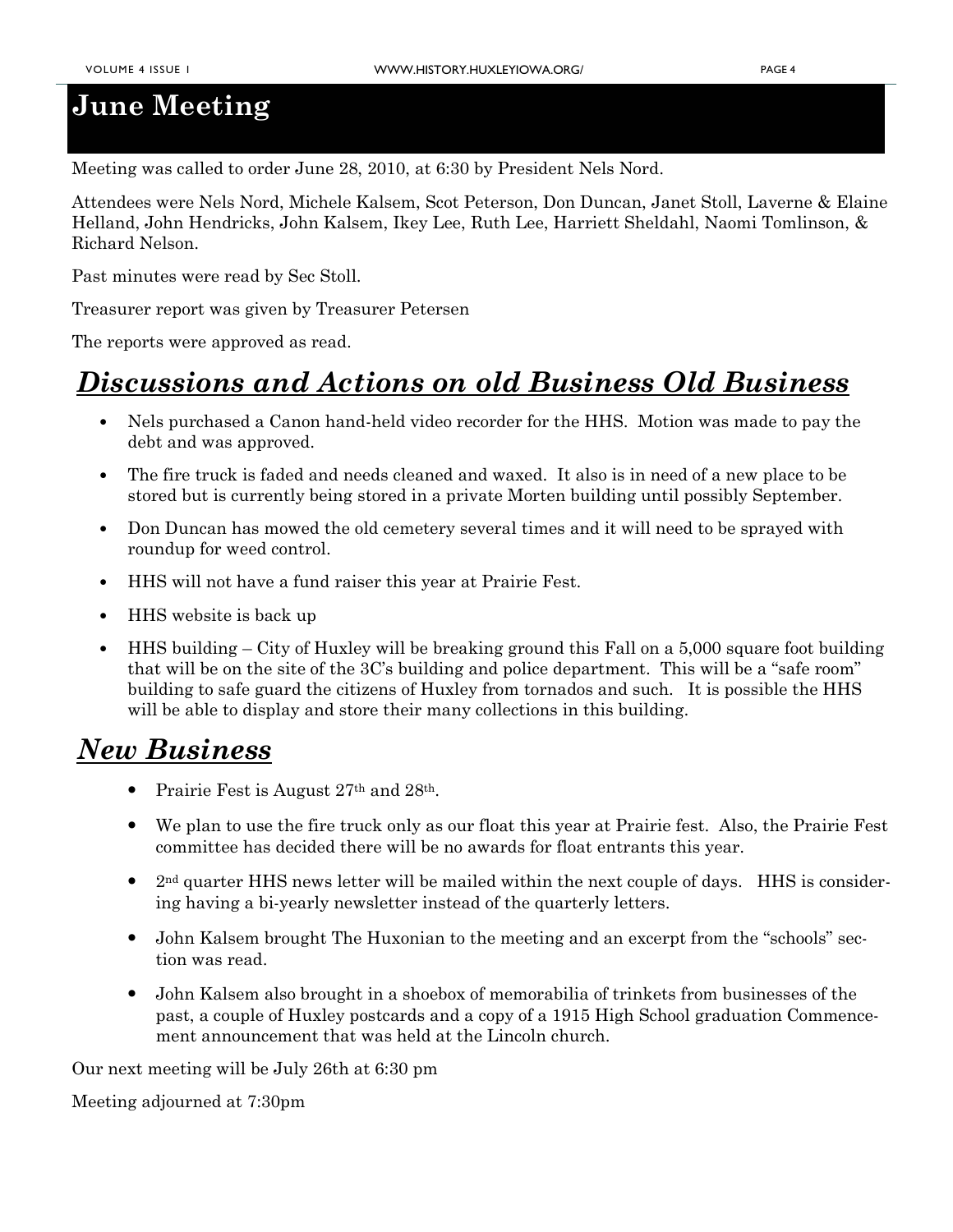#### July Meeting

Meeting was called to order July 26, 2010, at 6:30 pm by President Nels Nord.

Attendees were Nels Nord, Scott Peterson, Don Duncan, Janet Stoll, John Hendricks, Arlene Lande, Ikey Lee, Ruth Lee, Harriett Sheldahl

Past minutes were read by Sec Stoll.

Treasurer report was given by Treasurer Petersen

The reports were approved as read.

#### Discussions and Actions on Old Business

- Prairie Fest is August 27<sup>th</sup> and 28<sup>th</sup>.
- We plan to use the fire truck only as our float at Prairie fest. Also the Prairie Fest committee has decided there will be no awards for float entrants this year.
- $2<sup>nd</sup>$  quarter HHS newsletter will be mailed within the next couple of days. HHS is also considering of having a bi-yearly newsletter instead of quarterly letters.
- John Kalsem brought the Huxonian to the meeting and an excerpt from the "schools" section was read.
- John Kalsem also brought in a shoebox of memorabilia of trinkets from businesses of the past, a couple of Huxley postcards and a copy of a 1915 High School graduation Commencement announcement that was held at the Lincoln church.

Our next meeting will be July 26th at 6:30 pm

#### New Business

- A local Boy Scouts group will be contacted to see if they are available to clean the HHS fire truck as a service project to get it ready for the Prairie Fest parade.
- Ballard Creek cemetery has been mowed several times since the last meeting.
- Nevada Historical Society currently has a very nice display at the 4-H Fair located at the Nevada fairgrounds. Webmaster Kalsem will be contacting them to see if they would be available/interested in setting up the display for Prairie Fest.
- E-mail was received by Nord from a man who has done extensive research and recording on the old Milwaukee Railroad that went through Huxley. He is inquiring if HHS would be interested in having him set up a display at Prairie Fest. Sec Stoll will make contact with him.
- HHS website is back up
- Viking ship and cabinets are currently being stored at the old fire station on Main street
- Request for approval to order new checks thru the bank request was approved

Next meeting set for Monday September 27th, 2010 at 6:30 pm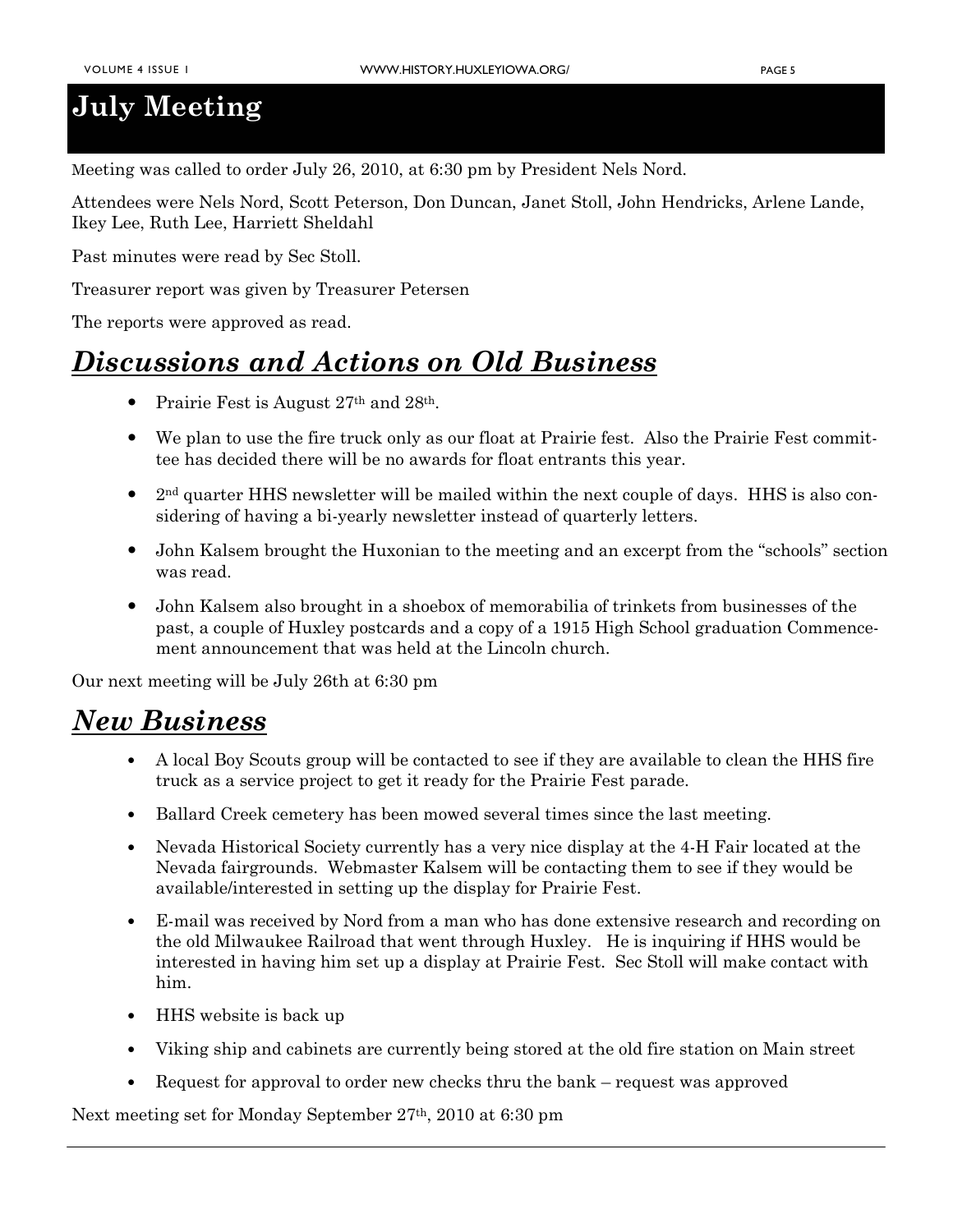## September Meeting

Call to Order – Nels Nord

Read Past Minutes – Janet Stoll

Meeting was called to order September 27, 2010, at 6:30 by President Nels Nord.

Attendees were Nels Nord, Don Duncan, Michele Kalsem, Janet Stoll, Laverne Helland, Elaine Helland, John Kalsem, Arlene Lande & Ikey Lee

Past minutes were read by Sec Stoll and approved.

Treasurer report was given by Treasurer Petersen and approved

## Discussions and Actions on Old Business

- Ballard Cemetery was last mowed 3 weeks ago and will need to be mowed again; tree fell across the trail and will need to be cut up and hauled away
- 1963 Fire Truck currently sitting on a city street and needs shelter Huxley Public Works Director Jeff Peterson is still cleaning out the old fire station on Main street and once completed the fire truck will be stored there
- Annual Meeting theme history of the "Fjord"
- Correspondence Rob Nachazel Milwaukee Railroad display approval for thank you and check for \$50.00 to cover traveling expense from Mason City
- Outstanding debt Approval to make payment to Boy Scout troop 263 for washing/waxing/detailing 1963 fire truck for Prairie Fest parade – motion approved to send \$100.00
- Next HHS meeting set for Monday October 25th at 6:30 pm

### No New Business

#### Meeting adjourned at 7:45 pm

#### OUR PUBLISHING SCHEDULE CHANGES

As many of you noticed your newsletter has been absent. This was a result of many issues. The lack of meetings was one, the lack of time for editing and publishing were others.

With the financial conditions currently we think it would be more fiscally responsible to reduce our mailings and increase our pages so to that end in 2010 we plan to publish only 2 newsletters instead of 4. The rest of the story from Nords Notes will be published in June/July with our 2nd news letter.

Thanks for your understanding and support. HHS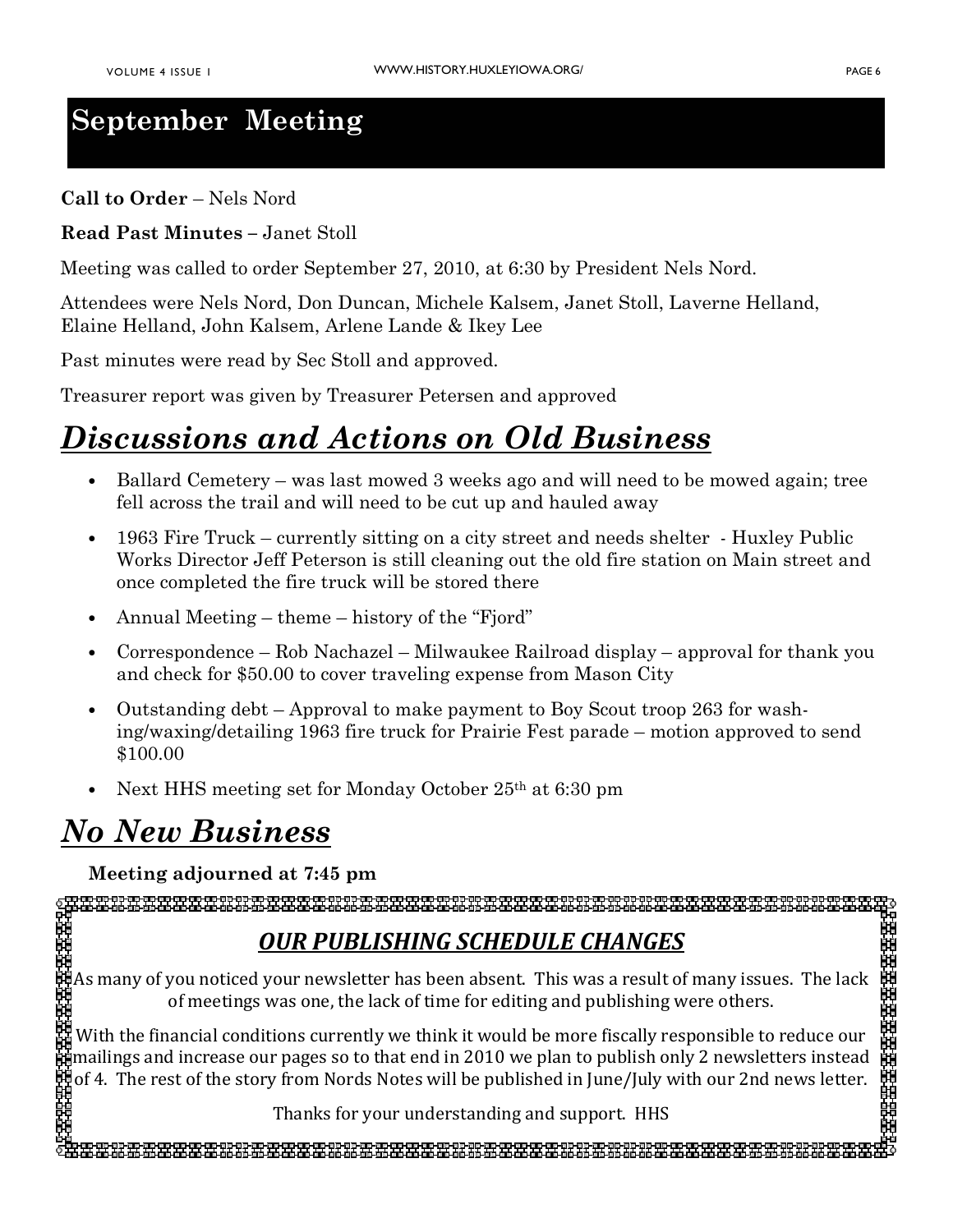wwwwwwwwwwwwwwwwwwwwwwwwwwwwwww

#### NEW MEMBER DRIVE

WWW.HISTORY.HUXLEYIOWA.ORG/<br>
MEW MEMBER DRIVE<br>
Do you know someone who would enjoy our newsletter? Let us know we will send them a complemen-<br>
tary copy! We also accept gift subscriptions—let us know who to send it to.<br>
Ca Do you know someone who would enjoy our newsletter? Let us know we will send them a complementary copy! We also accept gift subscriptions—let us know who to send it to.

Call Michele at 515-450-0764 with the information.

www.www.www.ww 



Do you know someone that has Huxley Historical memorabilia?

How about photo's or a great life story? Let us know! Call Nels 515-231-9174

# 2nd edition DVD is ready!

This DVD includes the 1st edition AND more it can be purchased for \$20 or \$22.50 w/S&H if we need to ship it to you.

This awesome DVD contains video stream of Huxley Iowa 1939-1955, Ladies at Ovid Louks Farm, 1955 City streets,125th Anniversary of Fjeldberg Lutheran Church, Huxley Horse Show, and a 1944 Baseball game in addition to some silliness. Get yours today!

The Historical Society would love to have copies of any film you may have or photo's from the past in our community. To purchase a video OR contact us about getting copies from you please contact us at 515-597-3142 or email to hhs@huxcomm.net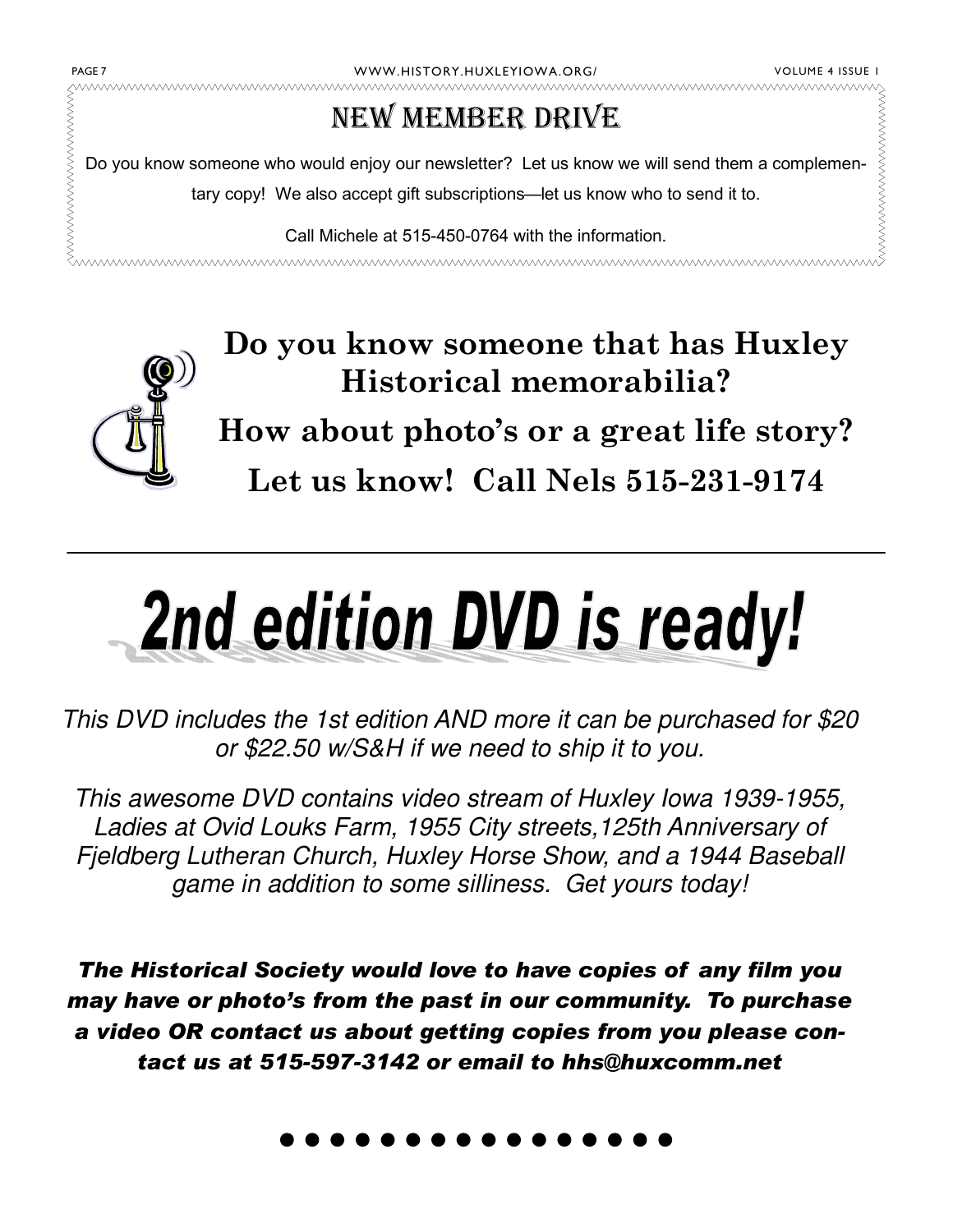## Thank you for paying your dues. We appreciate it very much.

Please consider joining as a LIFETIME member and never have to worry about renewing again.

A LIFETIME membership is easy (\$500 one time) and it means so much to HHS as we need a safe space to store the heritage we have already acquired AND your input about how best to preserve it. The HHS needs a building and archival quality storage to protect our items. Did you know we have a fire truck? And a 4' x 5' painting? Those are just two of the fabulous treasures we store but we have A LOT more much of which are delicate photo's, fabrics, and papers.

Feel free to use the membership form on the back of this newsletter.

Be sure and come to a meeting when you can because even as we need financial assistance we also need help making good plans for our future. NOT to mention the great stories we share!

The following are Lifetime members who agree with our mission.

EXTRA THANKS TO DAVID & VERDA TESDALL who inadvertently got left out the last TWO newsletters and for that we are very VERY sorry.

John Berhow Laverne & Elaine Helland Darlene & Robert Hermann Dave & Cheryl Kalsem John & Ann Kalsem Dean & Diane Lande

Homer Kalsem Elizabeth & Javerna Maland Nels & Rowena Nord Harriett Sheldahl Janet & Gary Thompson David & Verda Tesdall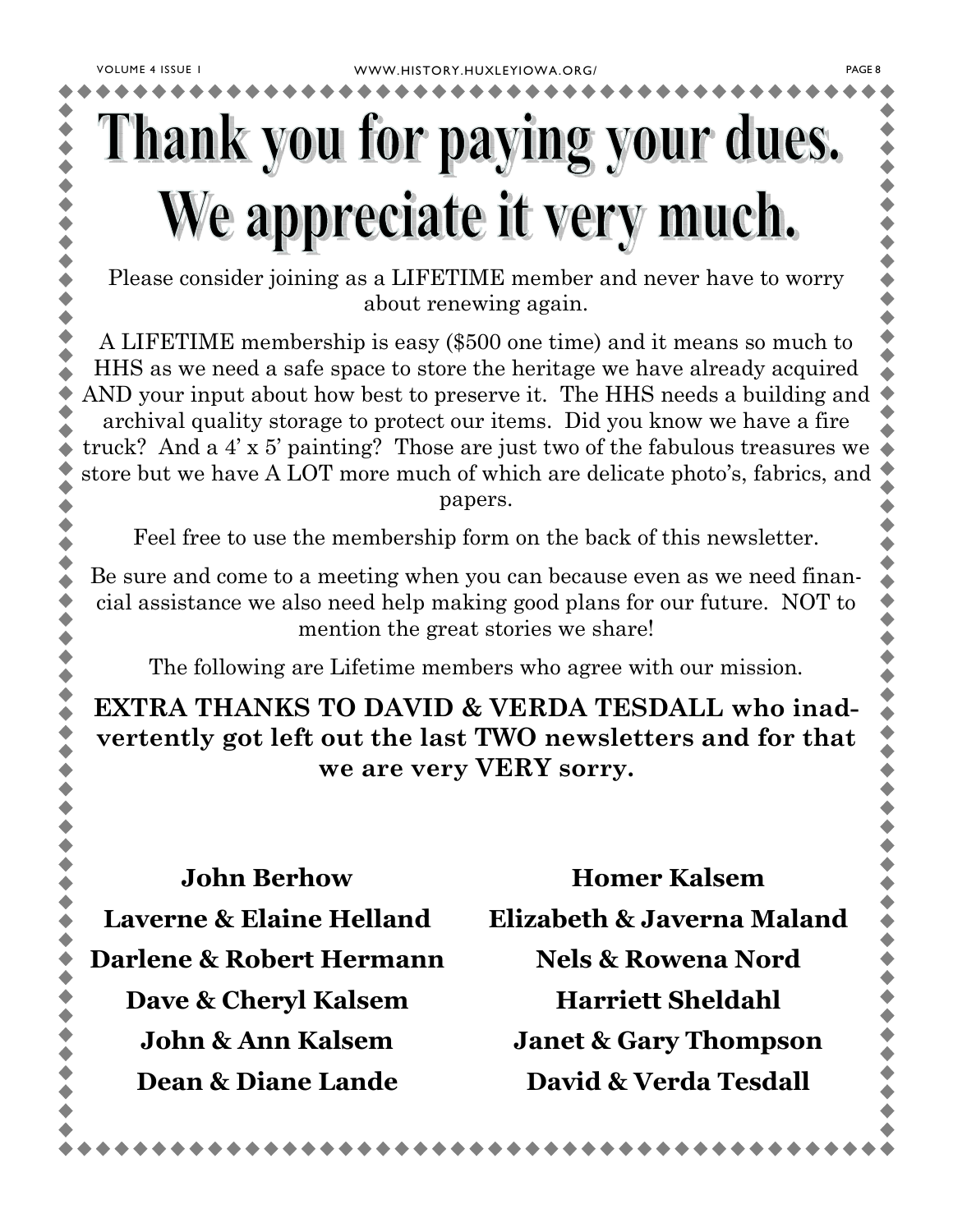#### January Meeting

Meeting was called to order January 24, 2011, at 6:35 by Secretary Janet Stoll

Attendees were Scott Petersen, Janet Stoll, John Kalsem, Arlene Lande, Delila Roberts, & Harriet Sheldahl

Past minutes were read by Sec Stoll

Treasurer report was given by Treasurer Petersen

Minutes were approved as read.

## Discussions and Actions on Old Business

- Correspondence Check written to Rob Nachazel has not cleared at the bank Sec. Stoll will follow-up to check on its status
- Annual Meeting Kalsem suggested committees be formed at the next HHS meeting to plan the annual meeting and food. Harriet Sheldahl and Delila Roberts will bring their cookbooks to the next HHS meeting in February. The cookbooks are from the Fjord Restaurant.

#### New Business

- 1963 Fire truck is now parked in its new home at the Old Fire Station on Main Street in Huxley
- Newsletter tabled until February
- Annual Meeting date and reservations is needed for the Nord-Kalsem Shelter
- Huxley Alumni Banquet is set for June 11, 2011

Next Meeting – February 21, 2011 at 6:30 pm

Meeting adjourned at 7:00pm

## Renewal time again. Where does the time go?

Hopefully our group can store time! The dues we collect are instrumental in that process. Thanks!

## See our back page for more information.